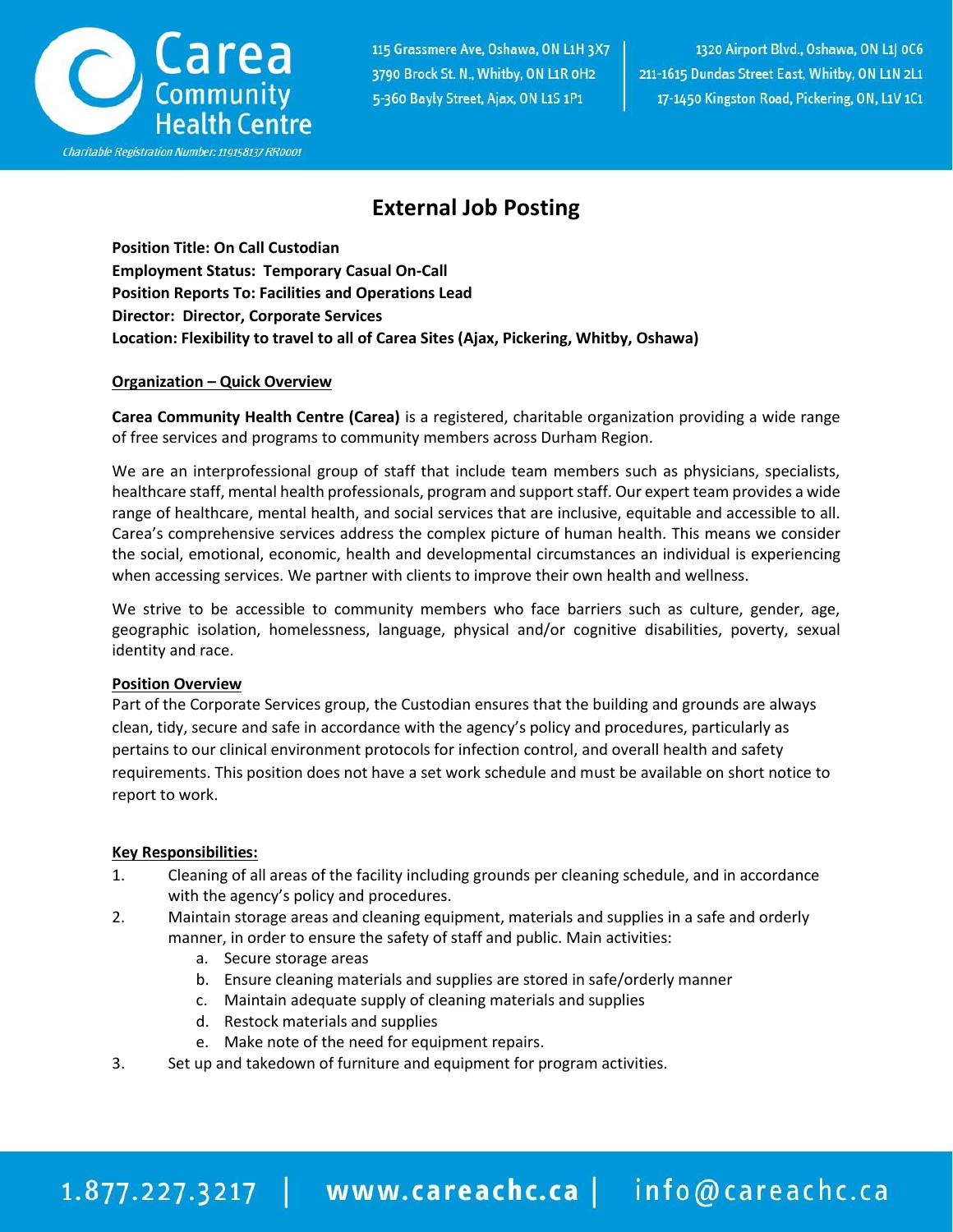

- 4. Opening and closing of facility per agency's policy and procedures.
- 5. Actively provide feedback to manager aimed at increasing efficiency and reducing costs.
- 6. Coordinate responsibilities with manager and other custodian/(s) to ensure that all custodial task items are completed as scheduled.
- 7. Grounds keeping.
- 8. Snow removal from entrances, exits, patios, walkways and pavement.
- 9. Any other duties as assigned from time to time.

#### Other duties within scope of duties include:

#### **1. Health & Safety**

- Ensures scope of duties/accountabilities adheres to the established Health & Safety program, policies and procedures.
- Ensures work performed are in a safe and healthy manner in keeping with the Agency's obligations under the Occupational Health & Safety (OHSA) legislation, and as guided through the Agency's Health & Safety program.

#### **Key Qualifications**

- 1. Knowledge of standard cleaning procedures, chemicals, products and equipment related for medical facilities and overall office environment.
- 2. Knowledge of Health & Safety procedures in relation to building cleaning services, including WHMIS.
- 3. Experience with microfiber cleaning systems or equivalent preferred.
- 4. Familiar with infectious disease prevention and control and PIDAC or equivalent.
- 5. Familiar with the use of email and Microsoft outlook.
- 6. Must have experience in all areas of facility custodial/maintenance/janitorial/cleaning.
- 7. Grade 12 education at minimum, or equivalent required.
- 8. Basic computer literacy required.
- 9. Effective communication and team player skills.
- 10. Must have demonstrated customer service skills and experience.

#### **Physical /Sensory/ Mental Demands Analysis:**

- Physically demanding position, requiring time spent standing, walking, lifting heavy objects, operating medium weight cleaning equipment such as floor buffers, sweeping and mopping floors and moving desks and furniture.
- May require extensive stretching and bending, often in awkward positions.
- May require operating floor polishers and waxers, particularly difficult on back muscles.
- Regular work involving dangerous and toxic cleaning products that can be harmful to one's health if not properly utilized. In some cases, these products may present unpleasant odours.
- May be required to clean up blood, saliva and other bodily fluids that are unpleasant to deal with (e.g., washroom facilities maintenance, accidents in office environment).

# 1.877.227.3217 | www.careachc.ca | info@careachc.ca